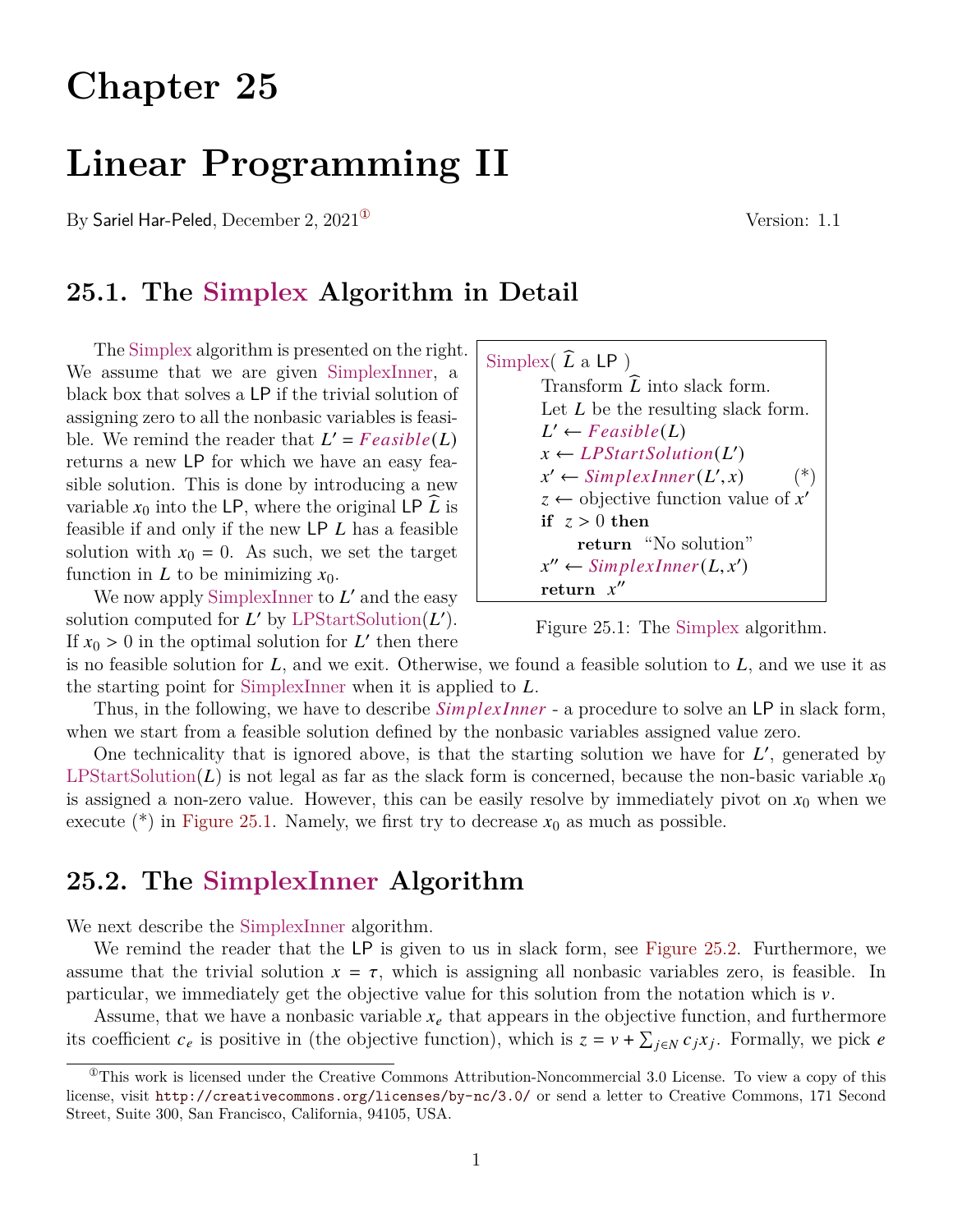<span id="page-1-0"></span>

| $B$ - Set of indices of basic variables           |
|---------------------------------------------------|
| $N$ - Set of indices of nonbasic variables        |
| $n =  N $ - number of original variables          |
| $b, c$ - two vectors of constants                 |
| $m =  B $ - number of basic variables (i.e., num- |
| ber of inequalities)                              |
| $A = \{a_{ij}\}$ - The matrix of coefficients     |
| $N \cup B = \{1, ..., n + m\}$                    |
| $v$ - objective function constant.                |

\n(i)

\n(ii)

Figure 25.2: A linear program in slack form is specified by a tuple  $(N, B, A, b, c, v)$ .

to be one of the indices of

$$
\left\{j \middle| c_j > 0, j \in N \right\}.
$$

The variable  $x_e$  is the *entering variable* variable (since it is going to join the set of basic variables).

Clearly, if we increase the value of  $x_e$  (from the current value of 0 in  $\tau$ ) then one of the basic variables is going to vanish (i.e., become zero). Let  $x_l$  be this basic variable. We increase the value of  $x_e$  (the *entering* variable) till  $x_l$  (the *leaving* variable) becomes zero.

Setting all nonbasic variables to zero, and letting  $x_e$  grow, implies that  $x_i = b_i - a_{ie}x_e$ , for all  $i \in B$ .

All those variables must be non-negative, and thus we require that  $\forall i \in B$  it holds  $x_i = b_i - a_{ie}x_e \geq 0$ . Namely,  $x_e \le (b_i/a_{ie})$  or alternatively,  $\frac{1}{x_e} \ge$  $a_{ie}$  $rac{a_{ie}}{b_i}$ . Namely,  $rac{1}{x_e} \ge \max_{i \in B}$  $a_{ie}$  $\frac{a_{ie}}{b_i}$  and, the largest value of  $x_e$ which is still feasible is

$$
U = \left(\max_{i \in B} \frac{a_{ie}}{b_i}\right)^{-1}.
$$

We pick  $l$  (the index of the leaving variable) from the set all basic variables that vanish to zero when  $x_e = U$ . Namely, l is from the set

$$
\left\{j \ \left|\ \frac{a_{je}}{b_j}=U \ \ \text{where} \ j \in B \right.\right\}.
$$

Now, we know  $x_e$  and  $x_l$ . We rewrite the equation for  $x_l$  in the LP so that it has  $x_e$  on the left side. Formally, we do

$$
x_l = b_l - \sum_{j \in N} a_{lj} x_j \qquad \Rightarrow \qquad x_e = \frac{b_l}{a_{le}} - \sum_{j \in N \cup \{l\}} \frac{a_{lj}}{a_{le}} x_j, \qquad \text{where } a_{ll} = 1.
$$

We need to remove all the appearances on the right side of the LP of  $x_e$ . This can be done by substituting  $x_e$  into the other equalities, using the above equality. Alternatively, we do beforehand Gaussian elimination, to remove any appearance of  $x_e$  on the right side of the equalities in the LP (and also from the objective function) replaced by appearances of  $x_l$  on the left side, which we then transfer to the right side.

In the end of this process, we have a new *equivalent* LP where the basic variables are  $B' = (B \setminus \{l\}) \cup$  ${e}$  and the non-basic variables are  $N' = (N \setminus {e}) \cup {l}.$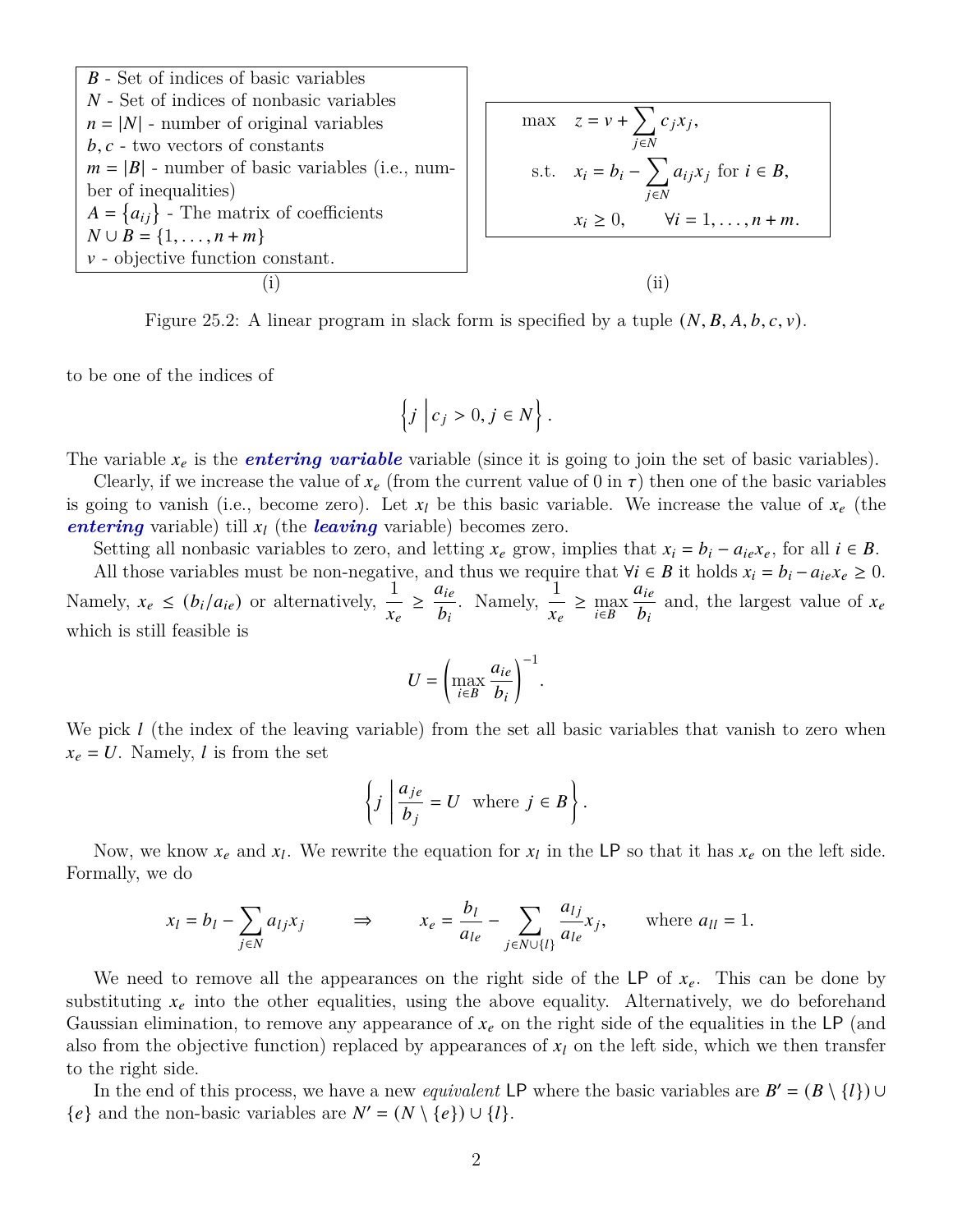In end of this *pivoting* stage the LP objective function value had increased, and as such, we made progress. Note, that the linear system is completely defined by which variables are basic, and which are non-basic. Furthermore, pivoting never returns to a combination (of basic/non-basic variable) that was already visited. Indeed, we improve the value of the objective function in each pivoting stage. Thus, we can do at most

$$
\binom{n+m}{n} \le \left(\frac{n+m}{n} \cdot e\right)^n
$$

pivoting steps. And this is close to tight in the worst case (there are examples where  $2<sup>n</sup>$  pivoting steps are needed).

Each pivoting step takes polynomial time in  $n$  and  $m$ . Thus, the overall running time of Simplex is exponential in the worst case. However, in practice, Simplex is extremely fast.

### **25.2.1. Degeneracies**

If you inspect carefully the Simplex algorithm, you would notice that it might get stuck if one of the  $b_i$ s is zero. This corresponds to a case where  $> m$  hyperplanes passes through the same point. This might cause the effect that you might not be able to make any progress at all in pivoting.

There are several solutions, the simplest one is to add tiny random noise to each coefficient. You can even do this symbolically. Intuitively, the degeneracy, being a local phenomena on the polytope disappears with high probability.

The larger danger, is that you would get into cycling; namely, a sequence of pivoting operations that do not improve the objective function, and the bases you get are cyclic (i.e., infinite loop).

There is a simple scheme based on using the symbolic perturbation, that avoids cycling, by carefully choosing what is the leaving variable. This is described in detail in [Section 25.6.](#page-10-0)

There is an alternative approach, called *Bland's rule*, which always choose the lowest index variable for entering and leaving out of the possible candidates. We will not prove the correctness of this approach here.

### **25.2.2. Correctness of linear programming**

Definition 25.2.1. A solution to an LP is a *basic solution* if it the result of setting all the nonbasic variables to zero.

Note that the Simplex algorithm deals only with basic solutions. In particular we get the following.

**Theorem 25.2.2 (Fundamental theorem of Linear Programming.).** *For an arbitrary linear program, the following statements are true:*

П

- *(A) If there is no optimal solution, the problem is either infeasible or unbounded.*
- *(B) If a feasible solution exists, then a basic feasible solution exists.*
- *(C) If an optimal solution exists, then a basic optimal solution exists.*

*Proof:* Proof is constructive by running the simplex algorithm.

### **25.2.3. On the ellipsoid method and interior point methods**

The Simplex algorithm has exponential running time in the worst case.

The ellipsoid method is *weakly* polynomial (namely, it is polynomial in the number of bits of the input). Khachian in 1979 came up with it. It turned out to be completely useless in practice.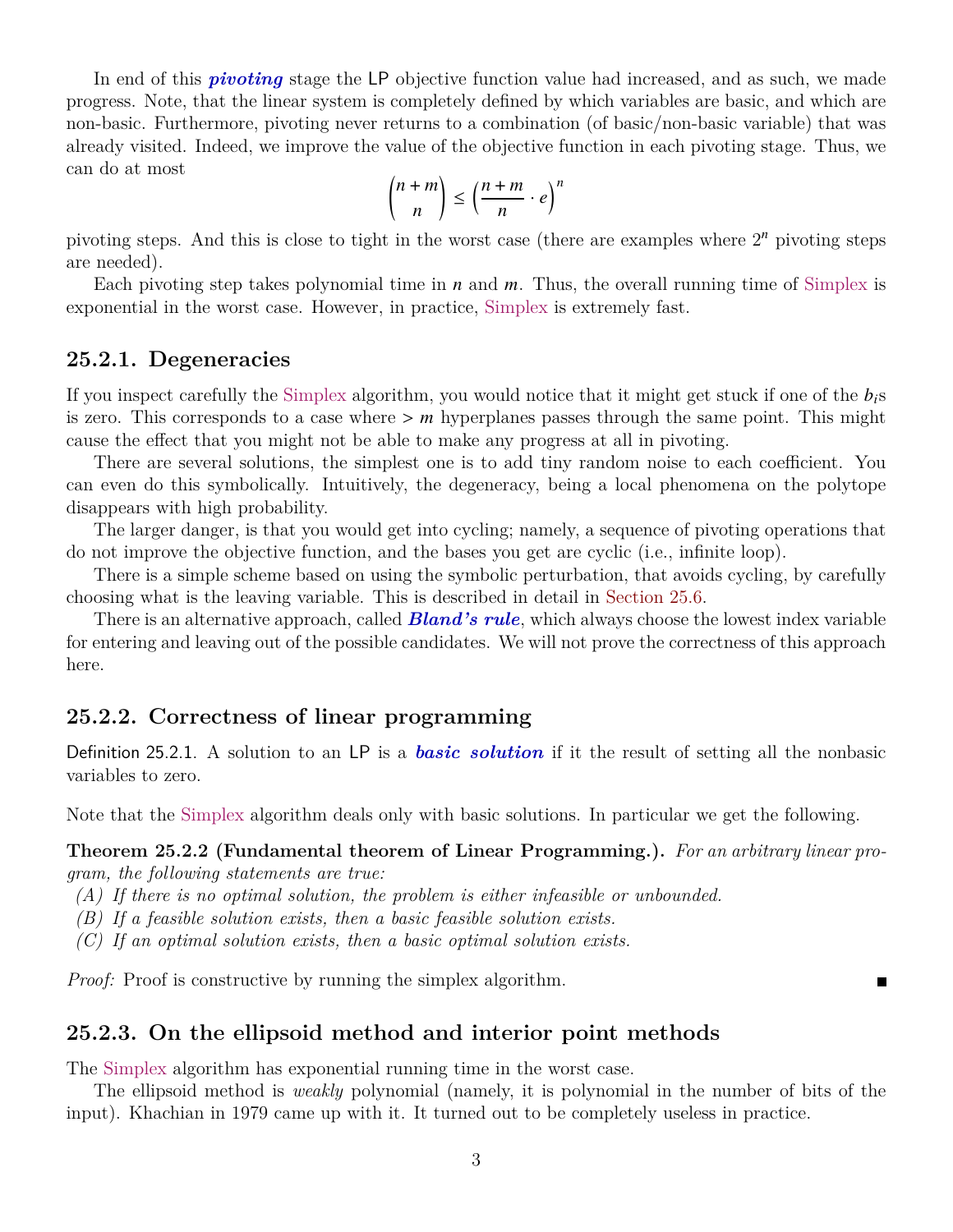In 1984, Karmakar came up with a different method, called the *interior-point method* which is also weakly polynomial. However, it turned out to be quite useful in practice, resulting in an arm race between the interior-point method and the simplex method.

The question of whether there is a *strongly* polynomial time algorithm for linear programming, is one of the major open questions in computer science.

### **25.3. Duality and Linear Programming**

Every linear program L has a *dual linear program L'*. Solving the dual problem is essentially equivalent to solving the *primal linear program* (i.e., the original) LP.

### **25.3.1. Duality by Example**

Consider the linear program  $L$  depicted on the right [\(Figure 25.3\)](#page-3-0). Note, that any feasible solution, gives us a lower bound on the maximal value of the target function, denoted by  $\eta$ . In particular, the solution  $x_1 = 1, x_2 = x_3 = 0$  is feasible, and implies  $z = 4$  and thus  $\eta \ge 4$ .

Similarly,  $x_1 = x_2 = 0$ ,  $x_3 = 3$  is feasible and implies that  $\eta \ge z = 9$ .

We might be wondering how close is this solution to the optimal solution? In particular, if this solution is very close to the optimal solution, we might be willing to stop and be satisfied with it.

$$
\begin{array}{ll}\n\text{max} & z = 4x_1 + x_2 + 3x_3 \\
\text{s.t.} & x_1 + 4x_2 \le 1 \\
& 3x_1 - x_2 + x_3 \le 3 \\
& x_1, x_2, x_3 \ge 0 \\
\text{Figure 25.3: The linear pro-}\n\end{array}
$$

<span id="page-3-0"></span>gram  $L$ .

Let us add the first inequality (multiplied by 2) to the second inequality (multiplied by 3). Namely, we add the two inequalities:

$$
2(x_1 + 4x_2) \le 2(1)
$$
  
+3(3x<sub>1</sub> - x<sub>2</sub> + x<sub>3</sub>)  $\le$  3(3).

The resulting inequality is

<span id="page-3-1"></span>
$$
11x_1 + 5x_2 + 3x_3 \le 11. \tag{25.1}
$$

Note, that this inequality must hold for any feasible solution of  $L$ . Now, the objective function is  $z = 4x_1 + x_2 + 3x_3$  and  $x_1x_2$  and  $x_3$  are all non-negative, and the inequality of [Eq. \(25.1\)](#page-3-1) has larger coefficients that all the coefficients of the target function, for the corresponding variables. It thus follows, that for any feasible solution, we have

<span id="page-3-2"></span>
$$
z = 4x_1 + x_2 + 3x_3 \le 11x_1 + 5x_2 + 3x_3 \le 11,
$$

since all the variables are non-negative. As such, the optimal value of the  $LP L$  is somewhere between 9 and 11.

We can extend this argument. Let us multiply the first inequality by  $y_1$  and second inequality by  $y_2$ and add them up. We get:

| $y_1(x_1)$     |                                                              |  | $) \le y_1(1)$          |        |
|----------------|--------------------------------------------------------------|--|-------------------------|--------|
| $+ y_2(3x_1 -$ | $\mathcal{X}$                                                |  | $+ x_3$ $) \leq y_2(3)$ | (25.2) |
|                | $(y_1 + 3y_2)x_1 + (4y_1 - y_2)x_2 + y_2x_3 \le y_1 + 3y_2.$ |  |                         |        |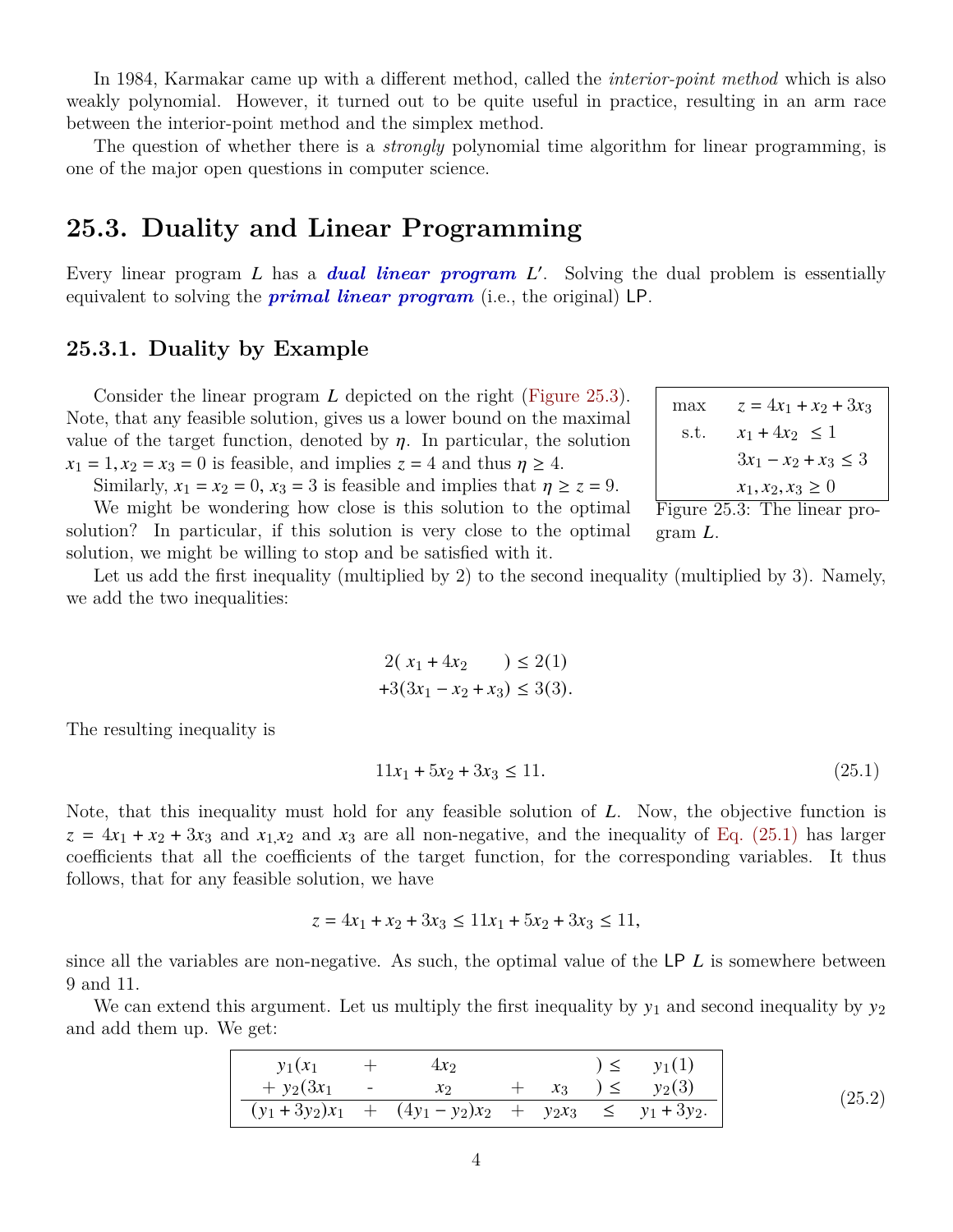<span id="page-4-1"></span>
$$
\begin{array}{|c|c|c|c|}\n\hline\n\text{max} & \sum_{j=1}^{n} c_j x_j \\
\text{s.t.} & \sum_{j=1}^{n} a_{ij} x_j \le b_i, \\
\text{for } i = 1, \ldots, m, \\
x_j \ge 0, \\
\text{for } j = 1, \ldots, n.\n\hline\n\end{array}\n\quad\n\begin{array}{|c|c|c|c|}\n\hline\n\text{min} & \sum_{i=1}^{m} b_i y_i \\
\text{s.t.} & \sum_{i=1}^{m} a_{ij} y_i \ge c_j, \\
\text{s.t.} & \sum_{i=1}^{m} (-a_{ij}) y_i \le -c_j, \\
\text{for } j = 1, \ldots, n, \\
y_i \ge 0, \\
\text{for } i = 1, \ldots, m.\n\hline\n\end{array}\n\quad\n\begin{array}{|c|c|c|}\n\hline\n\text{max} & \sum_{i=1}^{m} (-b_i) y_i \\
\text{s.t.} & \sum_{i=1}^{m} (-a_{ij}) y_i \le -c_j, \\
\text{for } j = 1, \ldots, n, \\
\text{for } j = 1, \ldots, m.\n\hline\n\end{array}\n\quad\n\begin{array}{|c|c|c|c|}\n\hline\n\text{max} & \sum_{i=1}^{m} (-b_i) y_i \\
\text{s.t.} & \sum_{i=1}^{m} (-a_{ij}) y_i \le -c_j, \\
\text{for } j = 1, \ldots, n, \\
\text{for } j = 1, \ldots, m.\n\hline\n\end{array}
$$

Figure 25.5: Dual linear programs.

Compare this to the target function  $z = 4x_1 + x_2 + 3x_3$ . If this expression is bigger than the target function in each variable, namely

> $4 \leq y_1 + 3y_2$  $1 \leq 4y_1 - y_2$  $3 \leq y_2$

| min  | $y_1 + 3y_2$       |
|------|--------------------|
| s.t. | $y_1 + 3y_2 \ge 4$ |
|      | $4y_1 - y_2 \ge 1$ |
|      | $y_2 \geq 3$       |
|      | $y_1, y_2 \geq 0.$ |

then,  $z = 4x_1 + x_2 + 3x_3 \le (y_1 + 3y_2)x_1 + (4y_1 - y_2)x_2 + y_2x_3 \le y_1 + 3y_2$ , the last step follows by [Eq. \(25.2\).](#page-3-2)

Thus, if we want the best upper bound on  $\eta$  (the maximal value of z) then we want to solve the LP  $L$  depicted in [Figure 25.4.](#page-4-0) This is the dual program to  $L$  and its optimal solution is an upper bound to the optimal solution for  $L$ .

<span id="page-4-0"></span>Figure 25.4: The dual LP  $\tilde{L}$ . The primal LP is depicted in [Figure 25.3.](#page-3-0)

### **25.3.2. The Dual Problem**

Given a linear programming problem (i.e., *primal problem*, seen in [Figure 25.5](#page-4-1) (a), its associated *dual linear program* is in [Figure 25.5](#page-4-1) (b). The standard form of the dual LP is depicted in Figure 25.5 (c). Interestingly, you can just compute the dual LP to the given dual LP. What you get back is the original LP. This is demonstrated in [Figure 25.6.](#page-5-0)

We just proved the following result.

**Lemma 25.3.1.** Let L be an LP, and let L' be its dual. Let L'' be the dual to L'. Then L and L'' are *the same* LP*.*

#### **25.3.3. The Weak Duality Theorem**

**Theorem 25.3.2.** *If*  $(x_1, x_2, \ldots, x_n)$  *is feasible for the primal LP and*  $(y_1, y_2, \ldots, y_m)$  *is feasible for the dual* LP*, then*

$$
\sum_j c_j x_j \le \sum_i b_i y_i.
$$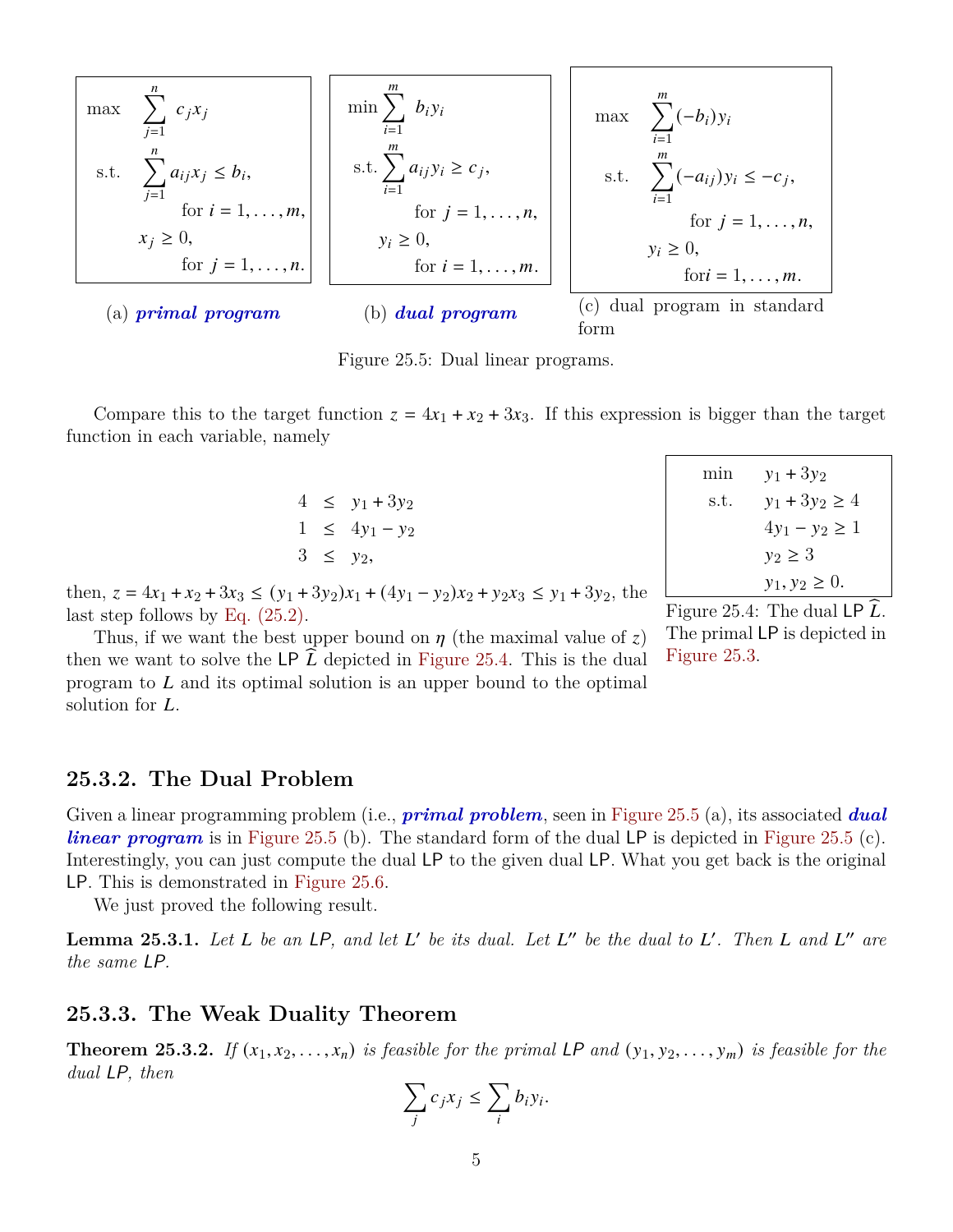<span id="page-5-0"></span>
$$
\begin{array}{|l|l|}\n\hline\n\text{max} & \sum_{i=1}^{m} (-b_i) y_i \\
\text{s.t.} & \sum_{i=1}^{m} (-a_{ij}) y_i \leq -c_j, \\
\text{for } j = 1, \ldots, n, \\
y_i \geq 0, \\
\hline\n\text{for } i = 1, \ldots, m.\n\hline\n\end{array}\n\quad\n\begin{array}{|l|l|}\n\hline\n\text{min} & \sum_{j=1}^{n} -c_j x_j \\
\text{s.t.} & \sum_{j=1}^{n} (-a_{ij}) x_j \geq -b_i, \\
\text{for } i = 1, \ldots, m, \\
\text{for } i = 1, \ldots, m, \\
\text{for } j = 1, \ldots, n.\n\hline\n\end{array}\n\quad\n\begin{array}{|l|}\n\hline\n\text{max} & \sum_{j=1}^{n} c_j x_j \\
\text{s.t.} & \sum_{j=1}^{n} a_{ij} x_j \leq b_i, \\
\text{s.t.} & \sum_{j=1}^{n} a_{ij} x_j \leq b_i, \\
\text{for } i = 1, \ldots, m, \\
\text{for } i = 1, \ldots, m, \\
\text{(a) dual program to the dual program to the dual program (c) ... which is the original LP.}\n\end{array}
$$

Figure 25.6: The dual to the dual linear program. Computing the dual of (a) can be done mechanically by following [Figure 25.5](#page-4-1) (a) and (b). Note, that  $(c)$  is just a rewriting of  $(b)$ .

*Namely, all the feasible solutions of the dual bound all the feasible solutions of the primal.*

*Proof:* By substitution from the dual form, and since the two solutions are feasible, we know that

$$
\sum_{j} c_j x_j \leq \sum_{j} \left( \sum_{i=1}^{m} y_i a_{ij} \right) x_j \leq \sum_{i} \left( \sum_{j} a_{ij} x_j \right) y_i \leq \sum_{i} b_i y_i .
$$

Interestingly, if we apply the weak duality theorem on the dual program (namely, [Figure 25.6](#page-5-0) (a) and (b)), we get the inequality  $\sum_{n=1}^{m}$  $i=1$  $(-b_i) y_i \leq \sum_{i=1}^{n}$  $\overline{j=1}$  $-c_j x_j$ , which is the original inequality in the weak duality theorem. Thus, the weak duality theorem does not imply the strong duality theorem which will

be discussed next.

### **25.4. The strong duality theorem**

The *strong duality theorem* states the following.

**Theorem 25.4.1.** If the primal LP problem has an optimal solution  $x^* = (x_1^*)$  $\mathbf{f}_1^*, \ldots, \mathbf{x}_n^*$  then the dual also *has an optimal solution,*  $y^* = (y_1^*)$  $\mathbf{y}_1^*, \ldots, \mathbf{y}_m^*$ , such that

$$
\sum_j c_j x_j^* = \sum_i b_i y_i^*.
$$

Its proof is somewhat tedious and not very insightful, the basic idea to prove this theorem is to run the simplex algorithm simultaneously on both the primal and the dual LP making steps in sync. When the two stop, they must be equal of they are feasible. We omit the tedious proof.

### **25.5. Some duality examples**

#### **25.5.1. Shortest path**

You are given a graph  $G = (V, E)$ , with source s and target t. We have weights  $\omega(u, v)$  on each edge  $(u, v) \in E$ , and we are interested in the shortest path in this graph from s to t. To simplify the exposition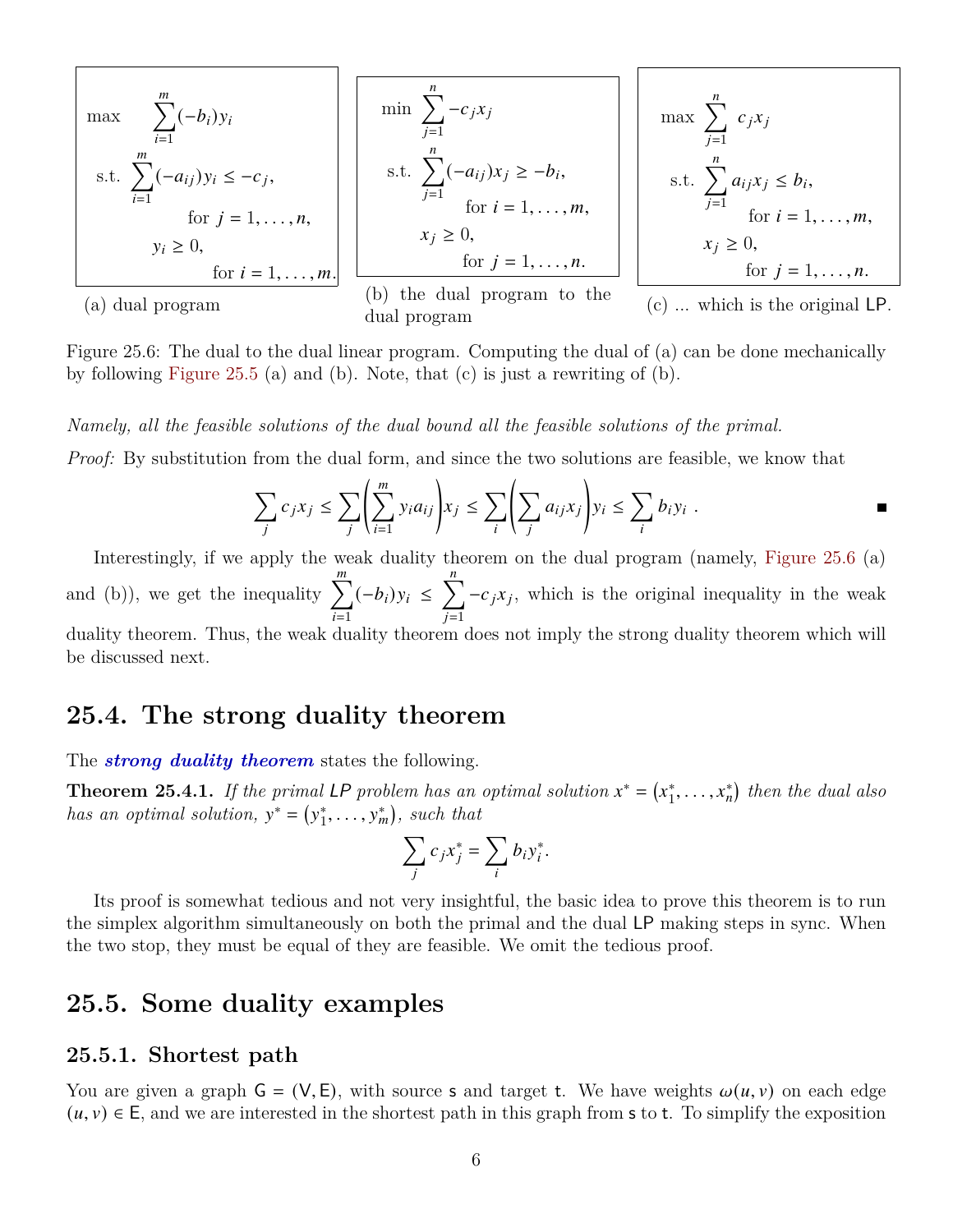assume that there are no incoming edges in s and no edges leave t. To this end, let  $d_x$  be a variable that is the distance between **s** and x, for any  $x \in V$ . Clearly, we must have for any edge  $(u, v) \in E$ , that  $d_u + \omega(u, v) \ge d_v$ . We also know that  $d_s = 0$ . Clearly, a trivial solution to this constraints is to set all the variables to zero. So, we are trying to find the assignment that maximizes  $d_t$ , such that all the constraints are filled. As such, the LP for computing the shortest path from s to t is the following LP.

max 
$$
d_t
$$
  
\ns.t.  $d_s \le 0$   
\n $d_u + \omega(u, v) \ge d_v$   
\n $d_x \ge 0$   
\n $\forall (u, v) \in E,$   
\n $\forall x \in V.$ 

Equivalently, we get

max 
$$
d_t
$$
  
\ns.t.  $d_s \le 0$   
\n $d_v - d_u \le \omega(u, v)$   
\n $d_x \ge 0$   
\n $\forall (u, v) \in E,$   
\n $\forall x \in V.$ 

Let use compute the dual. To this end, let  $y_{uv}$  be the dual variable for the edge  $(u, v)$ , and let  $y_s$  be the dual variable for the  $d_s \leq 0$  inequality. We get the following dual LP.

$$
\min \qquad \sum_{(u,v)\in \mathsf{E}} y_{uv} \omega(u,v)
$$
\n
$$
\text{s.t.} \qquad y_{\mathsf{s}} - \sum_{(\mathsf{s},u)\in \mathsf{E}} y_{\mathsf{s}u} \ge 0 \qquad (*)
$$
\n
$$
\sum_{(u,x)\in \mathsf{E}} y_{ux} - \sum_{(x,v)\in \mathsf{E}} y_{xv} \ge 0 \qquad \forall x \in \mathsf{V} \setminus \{\mathsf{s},\mathsf{t}\} \qquad (**)
$$
\n
$$
\sum_{(u,\mathsf{t})\in \mathsf{E}} y_{u\mathsf{t}} \ge 1 \qquad \qquad (***)
$$
\n
$$
y_{uv} \ge 0 \qquad \qquad \forall (u,v)\in \mathsf{E},
$$
\n
$$
y_{\mathsf{s}} \ge 0.
$$
\n
$$
(*)
$$

Look carefully at this LP. The trick is to think about the  $y_{uv}$  as a flow on the edge  $y_{uv}$ . (Also, we assume here that the weights are positive.) Then, this LP is the min cost flow of sending one unit of flow from the source **s** to **t**. Indeed, if the weights are positive, then  $(**)$  can be assumed to be hold with equality in the optimal solution, and this is conservation of flow. Equation  $(*^{**})$  implies that one unit of flow arrives to the sink t. Finally,  $(*)$  implies that at least  $y_s$  units of flow leaves the source. The remaining of the LP implies that  $y_s \geq 1$ . Of course, this min-cost flow version, is without capacities on the edges.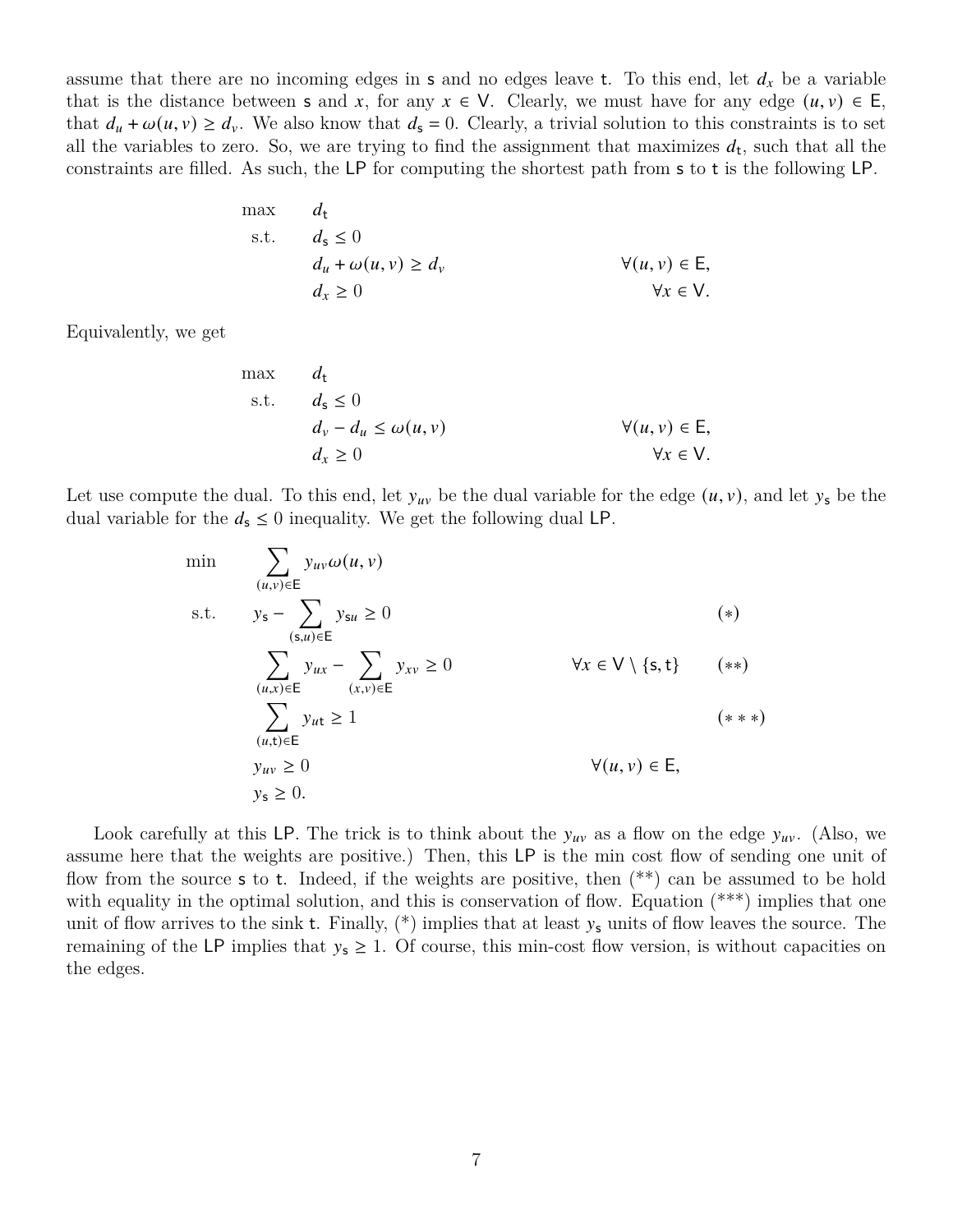### **25.5.2. Set Cover and Packing**

Consider an instance of Set Cover with  $(S, \mathcal{F})$ , where  $S = \{u_1, \ldots, u_n\}$  and  $\mathcal{F} = \{F_1, \ldots, F_m\}$ , where  $F_i \subseteq S$ . The natural LP to solve this problem is

min  
\n
$$
\sum_{F_j \in \mathcal{F}} x_j
$$
\ns.t.  
\n
$$
\sum_{\substack{F_j \in \mathcal{F}, \\ u_i \in F_j}} x_j \ge 1
$$
\n
$$
\forall u_i \in S,
$$
\n
$$
x_j \ge 0
$$
\n
$$
\forall F_j \in \mathcal{F}.
$$

The dual LP is

$$
\begin{aligned}\n\max \quad & \sum_{u_i \in \mathsf{S}} y_i \\
\text{s.t.} \quad & \sum_{u_i \in F_j} y_i \le 1 \\
& \qquad \forall F_j \in \mathcal{F}, \\
& y_i \ge 0\n\end{aligned}
$$

This is a *packing* LP. We are trying to pick as many vertices as possible, such that no set has more than one vertex we pick. If the sets in  $\mathcal F$  are pairs (i.e., the set system is a graph), then the problem is known as *edge cover*, and the dual problem is the familiar *independent set* problem. Of course, these are all the fractional versions – getting an integral solution for these problems is completely non-trivial, and in all these cases is impossible in polynomial time since the problems are NP-COMPLETE.

As an exercise, write the LP for Set Cover for the case where every set has a price associated with it, and you are trying to minimize the total cost of the cover.

### **25.5.3. Network flow**

(We do the following in excruciating details – hopefully its make the presentation clearer.)

Let assume we are given an instance of network flow  $G$ , with source s, and sink t. As usual, let us assume there are no incoming edges into the source, no outgoing edges from the sink, and the two are not connected by an edge. The LP for this network flow is the following.

max  
\n
$$
\sum_{(\mathsf{s},v)\in \mathsf{E}} x_{\mathsf{s}\to v}
$$
\n
$$
x_{u\to v} \le c(u \to v)
$$
\n
$$
\sum_{(u,v)\in \mathsf{E}} x_{u\to v} - \sum_{(v,w)\in \mathsf{E}} x_{v\to w} \le 0
$$
\n
$$
-\sum_{(u,v)\in \mathsf{E}} x_{u\to v} + \sum_{(v,w)\in \mathsf{E}} x_{v\to w} \le 0
$$
\n
$$
0 \le x_{u\to v}
$$
\n
$$
\forall (u, v) \in \mathsf{E}.
$$
\n
$$
\forall (u, v) \in \mathsf{E}.
$$
\n
$$
\forall (u, v) \in \mathsf{E}.
$$

To perform the duality transform, we define a dual variable for each inequality. We get the following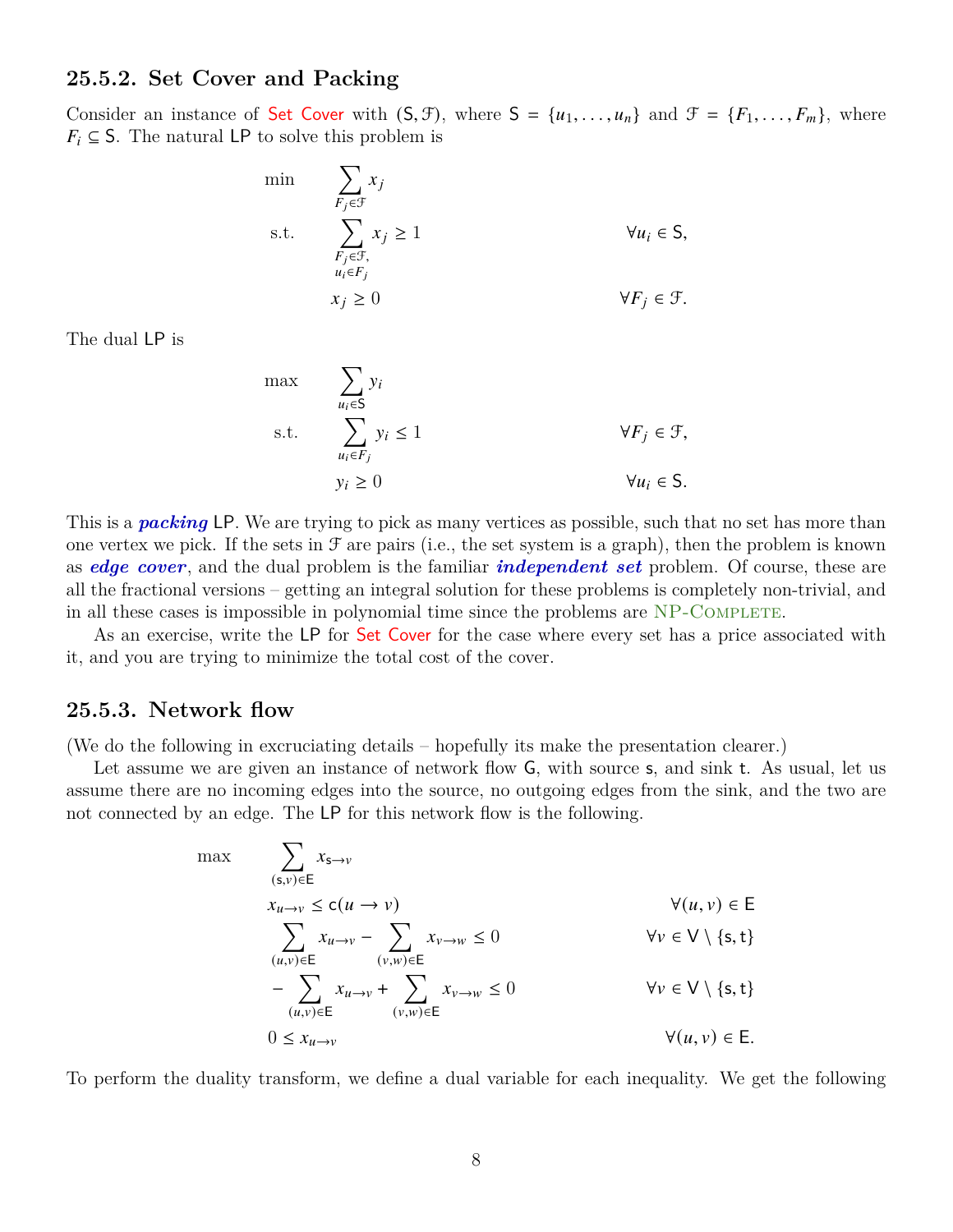dual LP:

max  
\n
$$
\sum_{(\mathsf{s},v)\in\mathsf{E}} x_{\mathsf{s}\to v}
$$
\n
$$
x_{u\to v} \le c(u \to v)
$$
\n
$$
\sum_{(u,v)\in\mathsf{E}} x_{u\to v} - \sum_{(v,w)\in\mathsf{E}} x_{v\to w} \le 0
$$
\n\*  $y_v$   $\forall v \in \mathsf{V} \setminus \{\mathsf{s},\mathsf{t}\}$ \n
$$
-\sum_{(u,v)\in\mathsf{E}} x_{u\to v} + \sum_{(v,w)\in\mathsf{E}} x_{v\to w} \le 0
$$
\n
$$
0 \le x_{u\to v}
$$
\n
$$
\forall (u,v) \in \mathsf{E}.
$$
\n
$$
\forall (u,v) \in \mathsf{E}.
$$

Now, we generate the inequalities on the coefficients of the variables of the target functions. We need to carefully account for the edges, and we observe that there are three kinds of edges: source edges, regular edges, and sink edges. Doing the duality transformation carefully, we get the following:

$$
\min \sum_{(u,v)\in E} c(u \to v) y_{u \to v}
$$
\n
$$
1 \le y_{s \to v} + y_v - y'_v
$$
\n
$$
0 \le y_{u \to v} + y_v - y'_v - y_u + y'_u
$$
\n
$$
0 \le y_{v \to t} - y_v + y'_v
$$
\n
$$
y(u, v) \in E(G \setminus \{s, t\})
$$
\n
$$
0 \le y_{v \to t} - y_v + y'_v
$$
\n
$$
y(u, v) \in E
$$
\n
$$
y_u \to v \ge 0
$$
\n
$$
y_v \ge 0
$$
\n
$$
y'_v \ge 0
$$
\n
$$
y_v \in V
$$
\n
$$
y_v \in V
$$

To understand what is going on, let us rewrite the LP, introducing the variable  $d_v = y_v - y'_v$ , for each  $v \in V^2$ . We get the following modified LP:

| $\min$ $\sum$ $c(u \rightarrow v) y_{u \rightarrow v}$<br>$(u,v) \in E$ |                                              |
|-------------------------------------------------------------------------|----------------------------------------------|
| $1 \leq y_{s\rightarrow v} + d_v$                                       | $\forall (s, v) \in E$                       |
| $0 \leq y_{u \to v} + d_v - d_u$                                        | $\forall (u, v) \in E(G \setminus \{s, t\})$ |
| $0 \leq y_{v \to t} - d_v$                                              | $\forall (v, t) \in E$                       |
| $y_{u\to v} \geq 0$                                                     | $\forall (u, v) \in E$                       |

Adding the two variables for t and s, and setting their values as follows  $d_t = 0$  and  $d_s = 1$ , we get the following LP:

<span id="page-8-0"></span><sup>②</sup>We could have done this directly, treating the two inequalities as equality, and multiplying it by a single variable that can be both positive and negative – however, it is useful to see why this is correct at least once.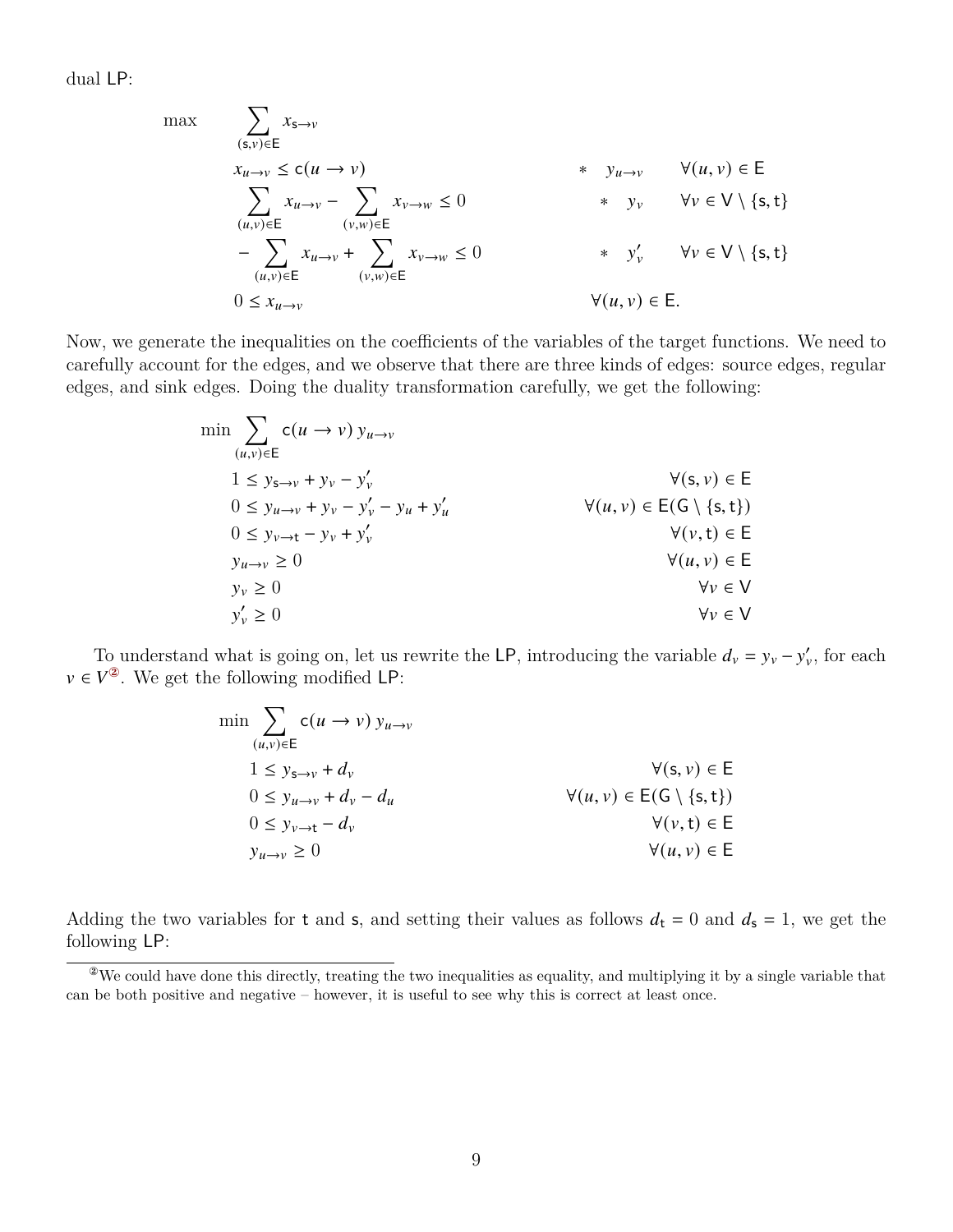$$
\min \sum_{(u,v)\in E} c(u \to v) y_{u \to v}
$$
\n
$$
0 \le y_{s \to v} + d_v - d_s \qquad \forall (s, v) \in E
$$
\n
$$
0 \le y_{u \to v} + d_v - d_u \qquad \forall (u, v) \in E(G \setminus \{s, t\})
$$
\n
$$
0 \le y_{v \to t} + d_t - d_v \qquad \forall (v, t) \in E
$$
\n
$$
y_{u \to v} \ge 0 \qquad \forall (u, v) \in E
$$
\n
$$
d_s = 1, \qquad d_t = 0
$$

Which simplifies to the following LP:

$$
\min \sum_{(u,v)\in \mathsf{E}} c(u \to v) y_{u \to v}
$$
\n
$$
d_u - d_v \le y_{u \to v}
$$
\n
$$
y_{u \to v} \ge 0
$$
\n
$$
d_s = 1, \qquad d_t = 0.
$$
\nWhen  $u$  is the function  $u$  and  $u$  is the function  $u$  and  $u$  is the function  $u$  and  $u$  is the function  $u$  and  $u$  is the function  $u$  and  $u$  is the function  $u$  and  $u$  is the function  $u$  and  $u$  is the function  $u$  and  $u$  is the function  $u$  and  $u$  is the function  $u$  and  $u$  is the function  $u$  and  $u$  is the function  $u$  and  $u$  is the function  $u$  and  $u$  is the function  $u$  and  $u$  is the function  $u$  and  $u$  is the function  $u$  and  $u$  is the function  $u$  and  $u$  is the function  $u$  and  $u$  is the function  $u$  and  $u$  is the function  $u$  and  $u$  is the function  $u$  and  $u$  is the function  $u$  and  $u$  is the function  $u$  and  $u$  is the function  $u$  and  $u$  is the function  $u$  and  $u$  is the function  $u$  and  $u$  is the function  $u$  and  $u$  is the function  $u$  and  $u$  is the function  $u$  and  $u$  is the function  $u$  and  $u$  is the function  $u$  and  $u$  is the function  $u$  and  $u$  is the function  $u$  and  $u$  is the function  $u$  and  $u$  is the function  $u$  and  $u$  is the function  $u$  and  $u$  is the

The above LP can be interpreted as follows: We are assigning weights to the edges (i.e.,  $y_{(u,v)}$ ). Given such an assignment, it is easy to verify that setting  $d_u$  (for all  $u$ ) to be the shortest path distance under this weighting to the sink t, complies with all inequalities, the assignment  $d_s = 1$  implies that we require that the shortest path distance from the source to the sink has length exactly one.

We are next going to argue that the optimal solution to this LP is a min-cut. Lets us first start with the other direction, given a cut  $(S, T)$  with  $s \in S$  and  $t \in T$ , observe that setting

$$
d_u = 1 \qquad \forall u \in S
$$
  
\n
$$
d_u = 0 \qquad \forall u \in T
$$
  
\n
$$
y_{u \to v} = 1 \qquad \forall (u, v) \in (S, T)
$$
  
\n
$$
y_{u \to v} = 0 \qquad \forall (u, v) \in E \setminus (S, T)
$$

is a valid solution for the LP.

As for the other direction, consider the optimal solution for the LP, and let its target function value be

$$
\alpha^* = \sum_{(u,v)\in \mathsf{E}} \mathsf{c}(u \to v) \, y^*_{u \to v}
$$

(we use (\*) notation to the denote the values of the variables in the optimal LP solution). Consider generating a cut as follows, we pick a random value uniformly in  $z \in [0, 1]$ , and we set  $S = \{u \mid \frac{z}{z} \in [0, 1]$  $d_u^* \geq z$ and  $T = \left\{ u \mid u \right\}$  $d_u^* < z$ . This is a valid cut, as  $s \in S$  (as  $d_s^* = 1$ ) and  $t \in T$  (as  $d_t^* = 0$ ). Furthermore, an edge  $(u, v)$  is in the cut, only if  $d_u^* > d_v^*$  (otherwise, it is not possible to cut this edge using this approach).

In particular, the probability of  $u \in S$  and  $v \in T$ , is exactly  $d_u^* - d_v^*$ ! Indeed, it is the probability that z falls inside the interval  $[d_v^*, d_u^*]$ . As such,  $(u, v)$  is in the cut with probability  $d_u^* - d_v^*$  (again, only if  $d_u^* > d_v^*$ , which is bounded by  $y_{(u,v)}^*$  (by the inequality  $d_u - d_v \leq y_{u \to v}$  in the LP).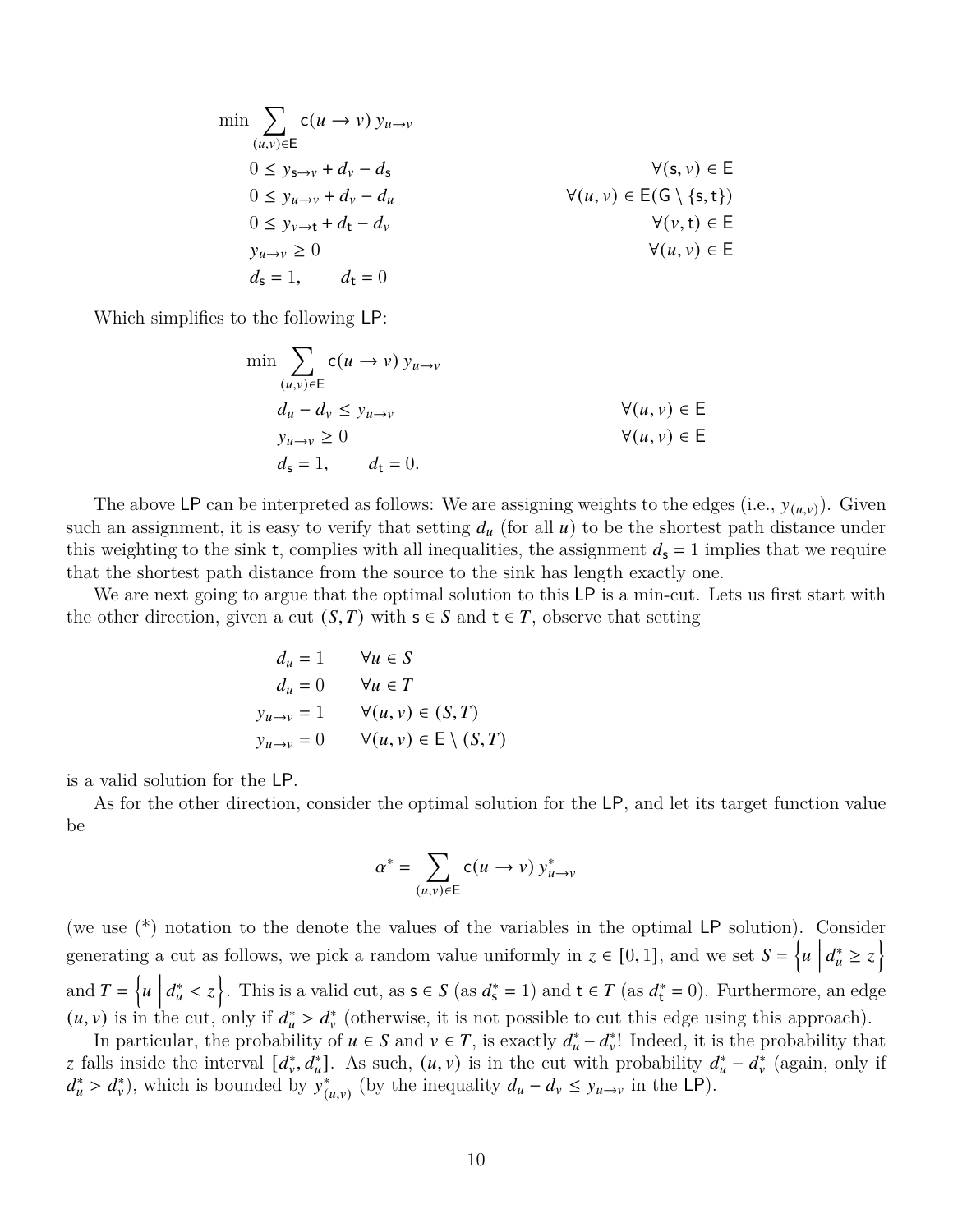So, let  $X_{u\to v}$  be an indicator variable which is one if the edge is in the generated cu. We just argued that  $\mathbb{E}[X_{u\to v}] = \mathbb{P}[X_{u\to v} = 1] \leq y^*_{(u,v)}$ . We thus have that the expected cost of this random cut is

$$
\mathbb{E}\left[\sum_{(u,v)\in E}X_{u\to v}c(u\to v)\right]=\sum_{(u,v)\in E}c(u\to v)\mathbb{E}[X_{u\to v}]\leq \sum_{(u,v)\in E}c(u\to v)y_{u\to v}^*=a^*.
$$

That is, the expected cost of a random cut here is at most the value of the LP optimal solution. In particular, there must be a cut that has cost at most  $\alpha^*$ , see [Remark 25.5.2](#page-10-1) below. However, we argued that  $\alpha^*$  is no larger than the cost of any cut. We conclude that  $\alpha^*$  is the cost of the min cut.

We are now ready for the kill, the optimal value of the original max-flow LP; that is, the max-flow (which is a finite number because all the capacities are bounded numbers), is equal by the strong duality theorem, to the optimal value of the dual LP (i.e.,  $\alpha^*$ ). We just argued that  $\alpha^*$  is the cost of the min cut in the given network. As such, we proved the following.

**Lemma 25.5.1.** *The Min-Cut Max-Flow Theorem follows from the strong duality Theorem for Linear Programming.*

<span id="page-10-1"></span>Remark 25.5.2. In the above, we used the following "trivial" but powerful argument. Assume you have a random variable Z, and consider its expectation  $\mu = \mathbb{E}[Z]$ . The expectation  $\mu$  is the weighted average value of the values the random variable  $Z$  might have, and in particular, there must be a value  $\zeta$  that might be assigned to Z (with non-zero probability), such that  $z \leq \mu$ . Putting it differently, the weighted average of a set of numbers is bigger (formally, no smaller) than some number in this set.

This argument is one of the standard tools in the *probabilistic method* – a technique to prove the existence of entities by considering expectations and probabilities.

## <span id="page-10-0"></span>**25.6. Solving LPs without ever getting into a loop - symbolic perturbations**

### **25.6.1. The problem and the basic idea**

Consider the following LP:

$$
\max \quad z = v + \sum_{j \in N} c_j x_j,
$$
\n
$$
\text{s.t.} \quad x_i = b_i - \sum_{j \in N} a_{ij} x_j \quad \text{for } i = 1, \dots, n,
$$
\n
$$
x_i \ge 0, \quad \forall i = 1, \dots, n + m.
$$

(Here  $B = \{1, \ldots, n\}$  and  $N = \{n+1, \ldots, n+m\}$ .) The Simplex algorithm might get stuck in a loop of pivoting steps, if one of the constants  $b_i$  becomes zero during the algorithm execution. To avoid this, we are going to add tiny infinitesimals to all the equations. Specifically, let  $\varepsilon > 0$  be an arbitrarily small constant, and let  $\varepsilon_i = \varepsilon^i$ . The quantities  $\varepsilon_1, \ldots, \varepsilon_n$  are infinitesimals of different scales. We slightly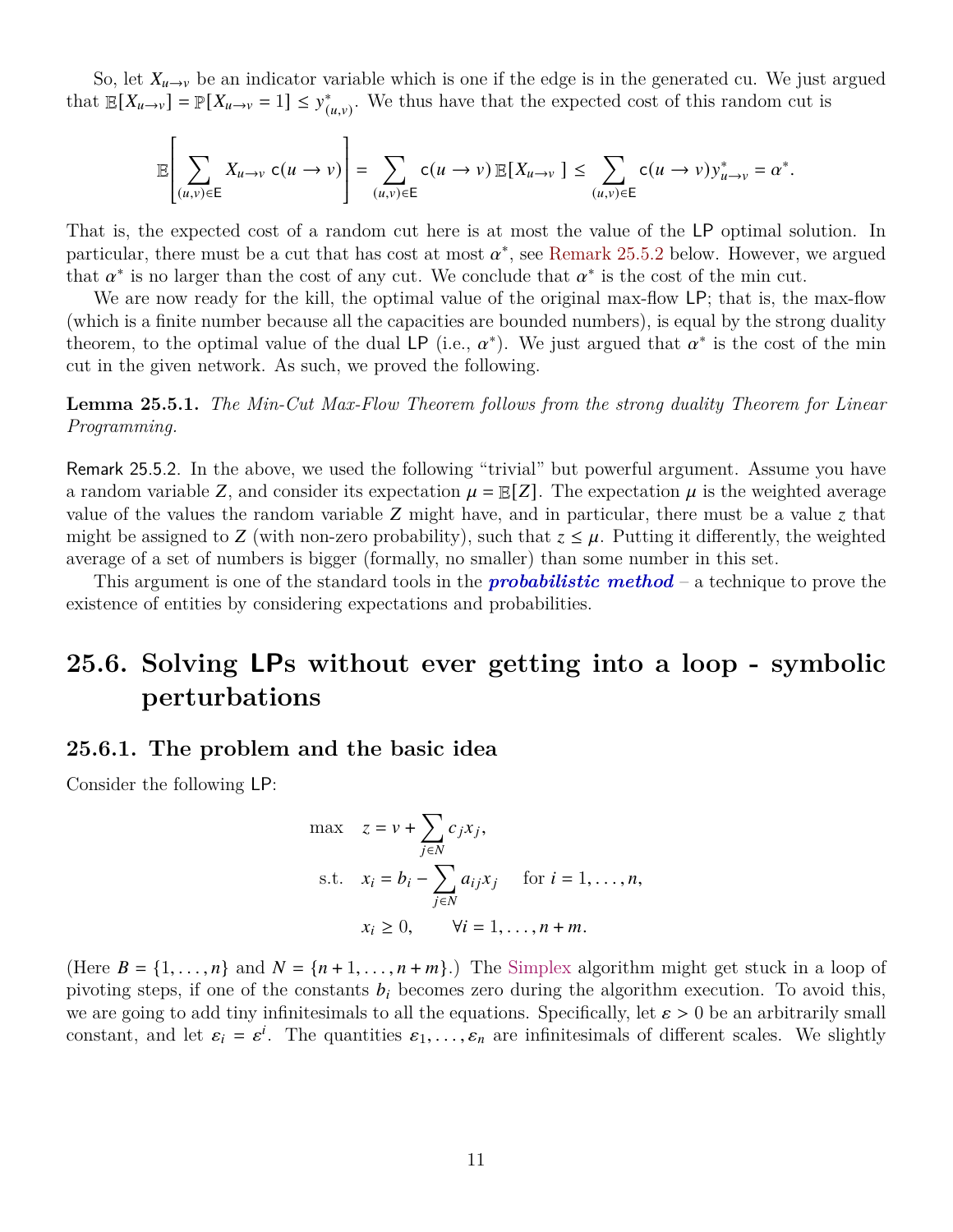perturb the above LP by adding them to each equation. We get the following modified LP:

$$
\max \quad z = v + \sum_{j \in N} c_j x_j,
$$
\n
$$
\text{s.t.} \quad x_i = \varepsilon_i + b_i - \sum_{j \in N} a_{ij} x_j \quad \text{for } i = 1, \dots, n,
$$
\n
$$
x_i \ge 0, \qquad \forall i = 1, \dots, n + m.
$$

Importantly, any feasible solution to the original LP translates into a valid solution of this LP (we made things better by adding these symbolic constants).

The rule of the game is now that we treat  $\varepsilon_1, \ldots, \varepsilon_n$  as symbolic constants. Of course, when we do pivoting, we need to be able to compare two numbers and decide which one is bigger. Formally, given two numbers

$$
\alpha = \alpha_0 + \alpha_1 \varepsilon_1 + \dots + \alpha_n \varepsilon_n \quad \text{and} \quad \beta = \beta_0 + \beta_1 \varepsilon_1 + \dots + \beta_n \varepsilon_n, \tag{25.3}
$$

then  $\alpha > \beta$  if and only if there is an index *i* such that  $\alpha_0 = \beta_0, \alpha_1 = \beta_1, \ldots, \alpha_{i-1} = \beta_{i-1}$  and  $\alpha_i > \beta_i$ . That is,  $\alpha > \beta$  if the vector  $(\alpha_0, \alpha_1, \ldots, \alpha_n)$  is **lexicographically** larger than  $(\beta_0, \beta_1, \ldots, \beta_n)$ .

Significantly, but not obviously at this stage, the simplex algorithm would never divide an  $\varepsilon_i$  by an  $\varepsilon_i$ , so we are good to go – we can perform all the needed arithmetic operations of the Simplex using these symbolic constants, and we claim that now the constant term (which is a number of the form of [Eq. \(25.3\)\)](#page-11-0) is now never zero. This implies immediately that the Simplex algorithm always makes progress, and it does terminates. We still need to address the two issues:

(A) How are the symbolic perturbations are updated at each iteration?

(B) Why the constants can never be zero?

#### **25.6.2. Pivoting as a Gauss elimination step**

Consider the LP equations

<span id="page-11-0"></span>
$$
x_i + \sum_{j \in N} a_{ij} x_j = b_i, \quad \text{for } i \in B,
$$

where  $B = \{1, \ldots, n\}$  and  $N = \{n+1, \ldots, n+m\}$ . We can write these equations down in matrix form

| $x_1$ |            |        | $x_2$ $x_n$ |  |  | $\begin{vmatrix} x_{n+1} & x_{n+2} & \dots & x_j & \dots & x_{n+m} \end{vmatrix}$          | const |
|-------|------------|--------|-------------|--|--|--------------------------------------------------------------------------------------------|-------|
|       |            |        | $\theta$    |  |  | $a_{1,n+1}$ $a_{1,n+2}$ $a_{1,j}$ $a_{1,n+m}$ $b_1$                                        |       |
|       | $1 \ldots$ |        |             |  |  | $ a_{2,n+1} \quad a_{2,n+2} \quad \ldots \quad a_{2,j} \quad \ldots \quad a_{2,n+m}   b_2$ |       |
|       |            |        |             |  |  | 그는 아이들이 나서 아이를 사랑하고 있다.                                                                    |       |
|       |            |        |             |  |  | 0 0 0 1 0 0 $a_{k,n+1}$ $a_{k,n+2}$ $a_{k,j}$ : $a_{k,n+m}$ $b_k$                          |       |
|       |            |        |             |  |  |                                                                                            |       |
|       |            | $\cup$ |             |  |  | $a_{n,n+1}$ $a_{n,n+2}$ $a_{n,j}$ $a_{n,n+m}$                                              | $b_n$ |

Assume that now we do a pivoting step with  $x_j$  entering the basic variables, and  $x_k$  leaving. To this end, let us multiply the k<sup>th</sup> row (i.e., the k<sup>th</sup> equation) by  $1/a_{k,j}$ , this result in the k<sup>th</sup> row having 1 instead of  $a_{k,j}$ . Let this resulting row be denoted by **r**. Now, add  $a_{i,j}$ **r** to the *i*th row of the matrix, for all *i*. Clearly, in the resulting row/equation, the coefficient of  $x_i$  is going to be zero, in all rows except the kth